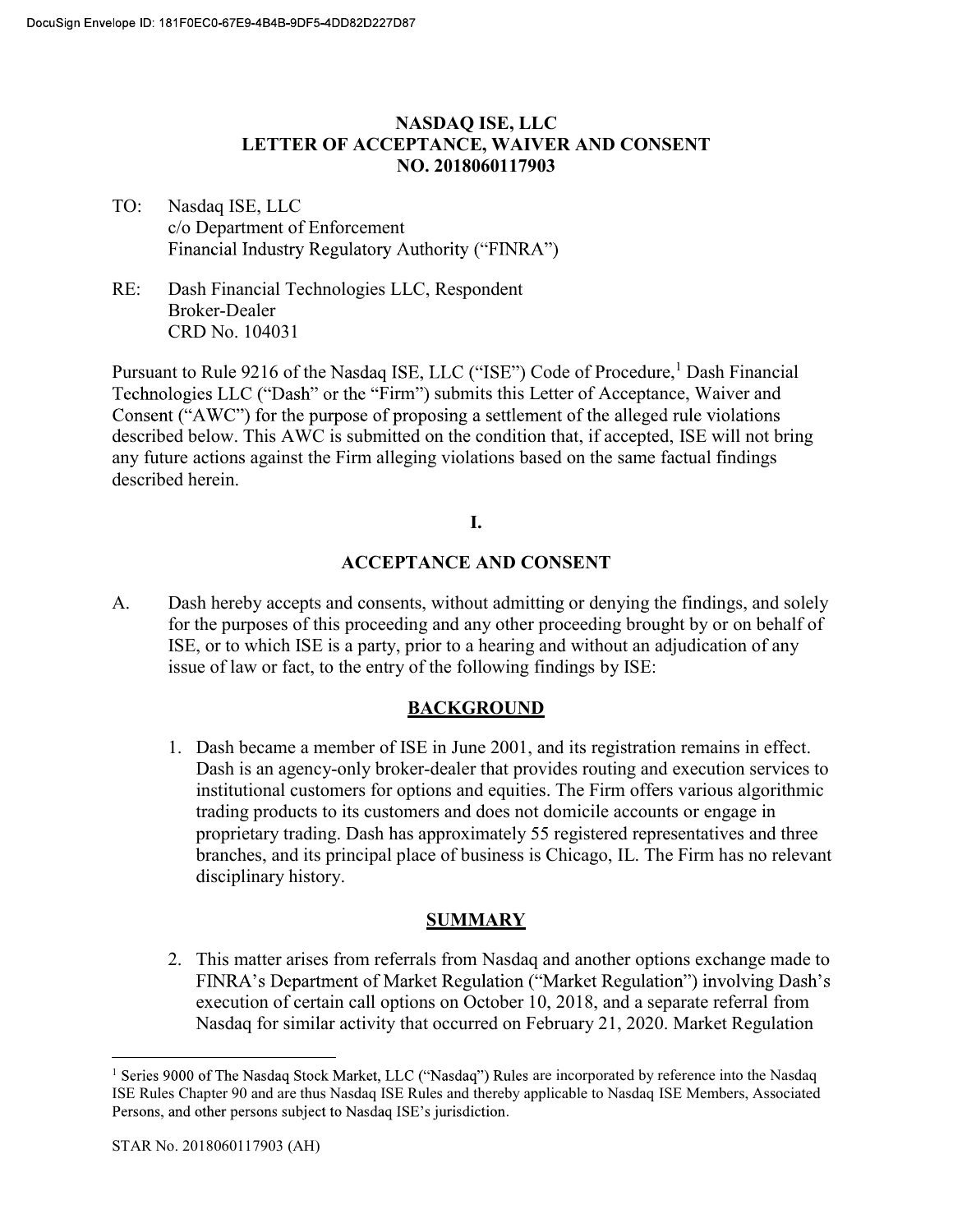reviewed Dash's Market Access Rule controls and procedures to determine if they were reasonably designed to limit the financial exposure that arises as a result of market access by, among other things, preventing erroneous orders by rejecting orders that exceed price parameters.

3. This review found that from October 2018 through September 2020, Dash violated Rule 15c3-5 of the Securities Exchange Act of 1934 ("Market Access Rule") by failing to establish, document, and maintain erroneous order controls and supervisory procedures applicable to market orders for options. Further, from October 2018 through March 2022, Dash violated the Market Access Rule by failing to assure that appropriate surveillance personnel receive immediate post-trade execution reports. From October 2018 through March 2022, Dash also violated ISE Rules 400 and 401<sup>2</sup> by failing to establish and maintain written supervisory procedures ("WSPs") and a supervisory system reasonably designed to ensure compliance with the Market Access Rule in connection with the same.

# FACTS AND VIOLATIVE CONDUCT

## The Market Access Rule

- 4. Rule 15c3-5(b) requires a broker-dealer with market access to "establish, document, and maintain a system of risk management controls and supervisory procedures reasonably designed to manage the financial, regulatory, and other risks of this business activity."
- 5. Rule 15c3-5(c)(1) is intended to address these financial risks. To that end, Rule 15c3-  $5(c)(1)(ii)$  requires broker-dealers providing market access to maintain controls and supervisory procedures reasonably designed to "[p] revent the entry of erroneous orders, by rejecting orders that exceed appropriate price or size parameters on an order-by-order basis or over a short period of time, or that indicate duplicative orders." These controls must be reasonably designed to prevent erroneous orders caused by both manual errors and technological malfunctions.
- 6. Rule  $15c3-5(c)(2)(iv)$  requires risk management controls and supervisory procedures "reasonably designed to assure that appropriate surveillance personnel receive immediate post-trade execution reports that result from market access." This requirement is designed to assure the broker-dealers with market access have information immediately available to effectively control associated financial and regulatory risks.

### The October 10, 2018 Erroneous Order Event

7. On October 10, 2018, a broker-dealer client routed ten market orders to buy a total of 20,700 ABC October 12 call option contracts in a series of ten strike prices (from \$52.50 to \$57) in quantities of 700 to 4,200 option contracts to Dash and selected a

<sup>&</sup>lt;sup>2</sup> As of June 6, 2019, ISE Rules 400 and 401 were renumbered to Options 9, Sections 1 and 2, respectively.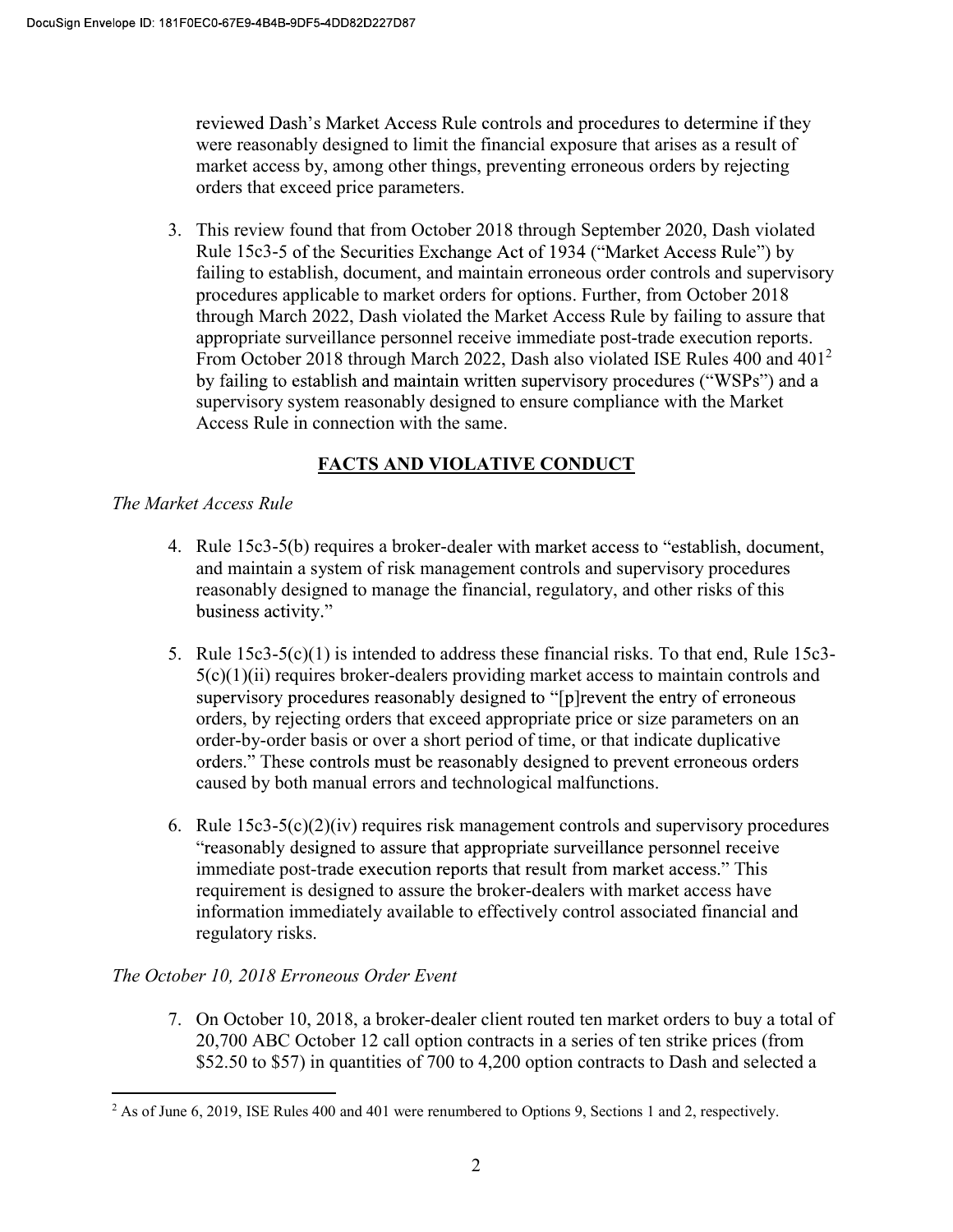specific routing algorithm that was designed for users who were not price sensitive and who were looking to execute an options strip or basket quickly.

- 8. The selected algorithm then converted the market orders into multiple child limit orders that reflected the size and price of the best offer disseminated by the target exchange at the time each child order was created. The algorithm continued to send limit orders until the order was fully executed, or all exchange quotes were pulled.
- 9. In less than one second, 9,664 of the 20,700 option contracts executed. Of those, 4,694 contracts executed on ISE and several other options exchanges. As the orders executed, and as the sell-side liquidity in the contracts decreased, the algorithm continued to submit buy orders with escalating limit prices. Thus, although the National Best Offer in the relevant call series ranged from \$0.05 to \$0.08 when the initial market orders were received, the selection by the Firm's client of this particular algorithm, and the manner in which the algorithm priced the child limit orders, caused execution prices to range from \$0.05 to \$10.00.
- 10. Dash first learned of this activity when it was contacted by its broker-dealer client. At the client's request, Dash contacted ISE and other options exchanges to request that the executions be reviewed and adjusted. ISE and the other options exchanges treated the trades as Catastrophic Errors and adjusted the prices of 1,737 out of the 4,694 contracts traded. The remaining trades stood without adjustment, including all trades executed at \$0.05 to \$0.07.

### The February 21, 2020 Erroneous Order Event

11. On February 21, 2020, a different broker-dealer client routed an order to sell 4,000 XYZ March 25 calls to Dash and selected the same algorithm referenced above, which was designed to quickly execute options orders at prevailing market prices. While Dash had implemented a control following the October 10, 2018 Erroneous Order Event that was designed to limit the cumulative price impact that a parent market order could have over a short period of time, $3$  the parameters were insufficiently tailored for low-priced options. As a result, the algorithm submitted orders to ISE and other options exchanges, without sufficient regard to the impact the orders may have on the price of the XYZ calls, with limit prices ranging from \$0.40 down to \$0.10 and resulting in the execution of 3,358 of the 4,000 contracts on ISE and other options exchanges in less than one second at prices ranging from \$0.40 down to \$0.10.

 $3$  On November 8, 2018, the Firm implemented a control on its smart order router ("SOR") to apply a maximum offset based NBBO at the time a market order is received to the limit price setting functionality used by the Firm's SOR when routing child orders.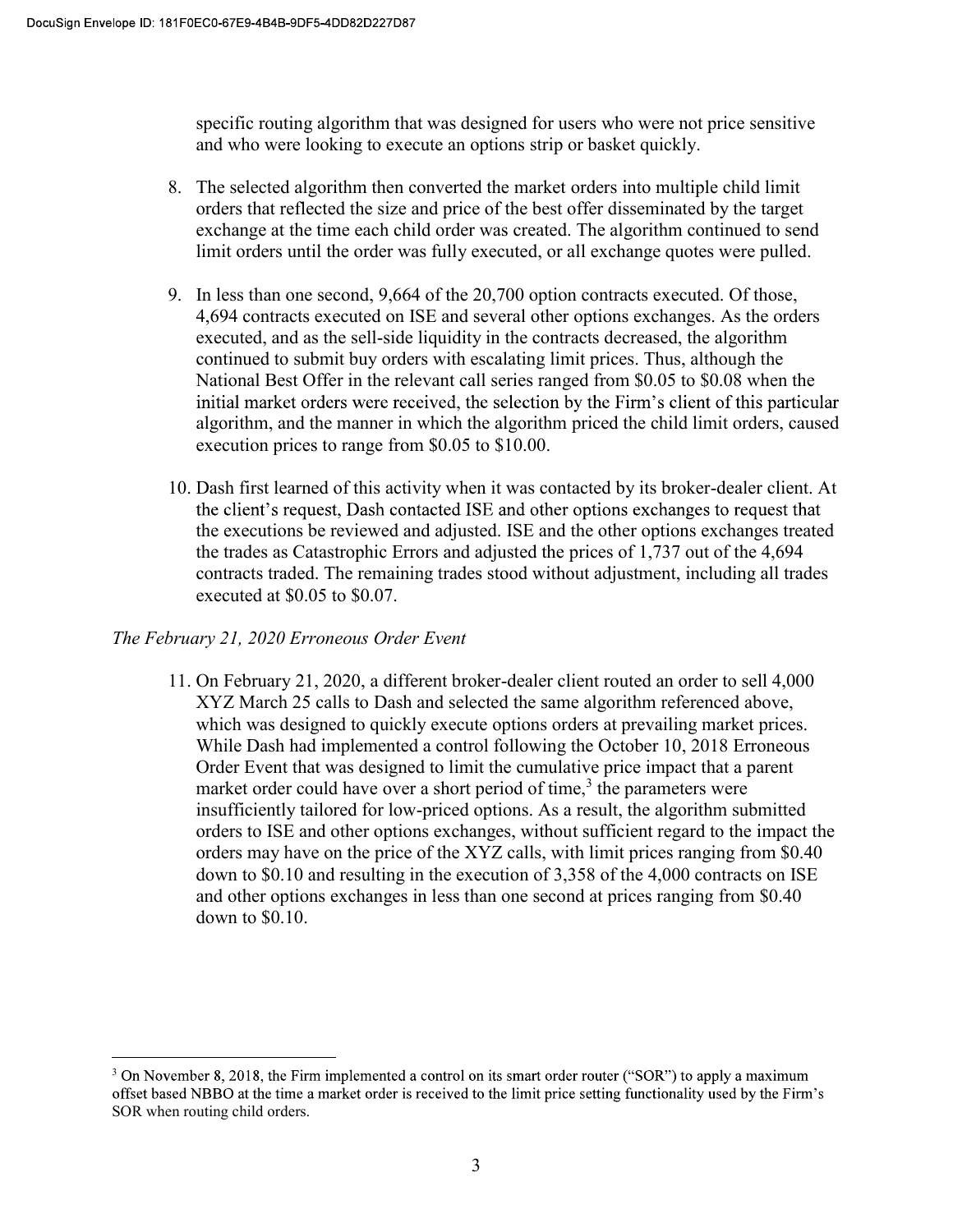12. Dash first learned of this activity when it was contacted by its broker-dealer client. At the client's request, Dash contacted ISE and the other options exchanges to request that the executions be reviewed and adjusted. Following their review, the exchanges declined to do so as the execution prices did not qualify as Obvious or Catastrophic Errors.

#### Violations of Rules 15c3-5(b) and 15c3-5(c)(1)(ii)

- 13. At the time of the October 10, 2018 erroneous order event, Dash had in place various pre-trade erroneous order controls that would reject limit orders that exceeded price parameters. Dash did not, however, apply these or any other pre-trade price control to market orders for options, and Dash's WSPs did not reference such a control. Thus, although the algorithm converted the customer's market orders to limit orders. Dash created and routed limit orders at continuously increasing prices to fill the client market orders, which led to the October 10, 2018 Erroneous Order Event and resulted in a Catastrophic Error review and related trade adjustments.
- 14. In or around November 2018, Dash implemented an "Inbound Market Order Control" that applies a synthetic limit  $(i.e.,$  an offset) to market orders based on the NBB/NBO at the time the order is received. This synthetic limit is then used as an absolute limit for the prices that Dash's algorithms can use when externally routing orders for execution. Although this control was in place at the time of the February 21, 2020 erroneous order event, its parameters were set such that it applied an offset of \$0.50 to all orders priced up to \$2.00 and was therefore not sufficiently tailored for orders in low-priced options. Thus, this control did not prevent the orders at issue on February 21, 2020 from being routed because the price of those options was under \$0.50. Dash's Inbound Market Order Control was therefore not reasonably designed as it did not reasonably consider the price of the security. Dash subsequently updated this control as of September 2020 to use nine pricing tiers, with offsets ranging from \$0.15 to \$4.00. Dash did not, however, include a description of its Inbound Market Order Control in its WSPs.
- 15. For the reasons set forth above, Dash violated Rules 15c3-5(b) and 15c3-5(c)(1)(ii).

#### Violations of Rules 15c3-5(b) and 15c3-5(c)(2)(iv)

- 16. From October 2018 through March 2022, Dash failed to assure that appropriate surveillance personnel received immediate post-trade execution reports that resulted from its market access. Dash lacked, and its WSPs did not reference, a post-trade execution report that would detect substantial price movements resulting from orders routed by its customers. As a result, Dash did not learn of either the October 10, 2018 or the February 21, 2020 erroneous order events until it was contacted by the respective clients.
- 17. For the reasons set forth above, Dash violated Rules 15c3-5(b) and 15c3-5(c)(2)(iv).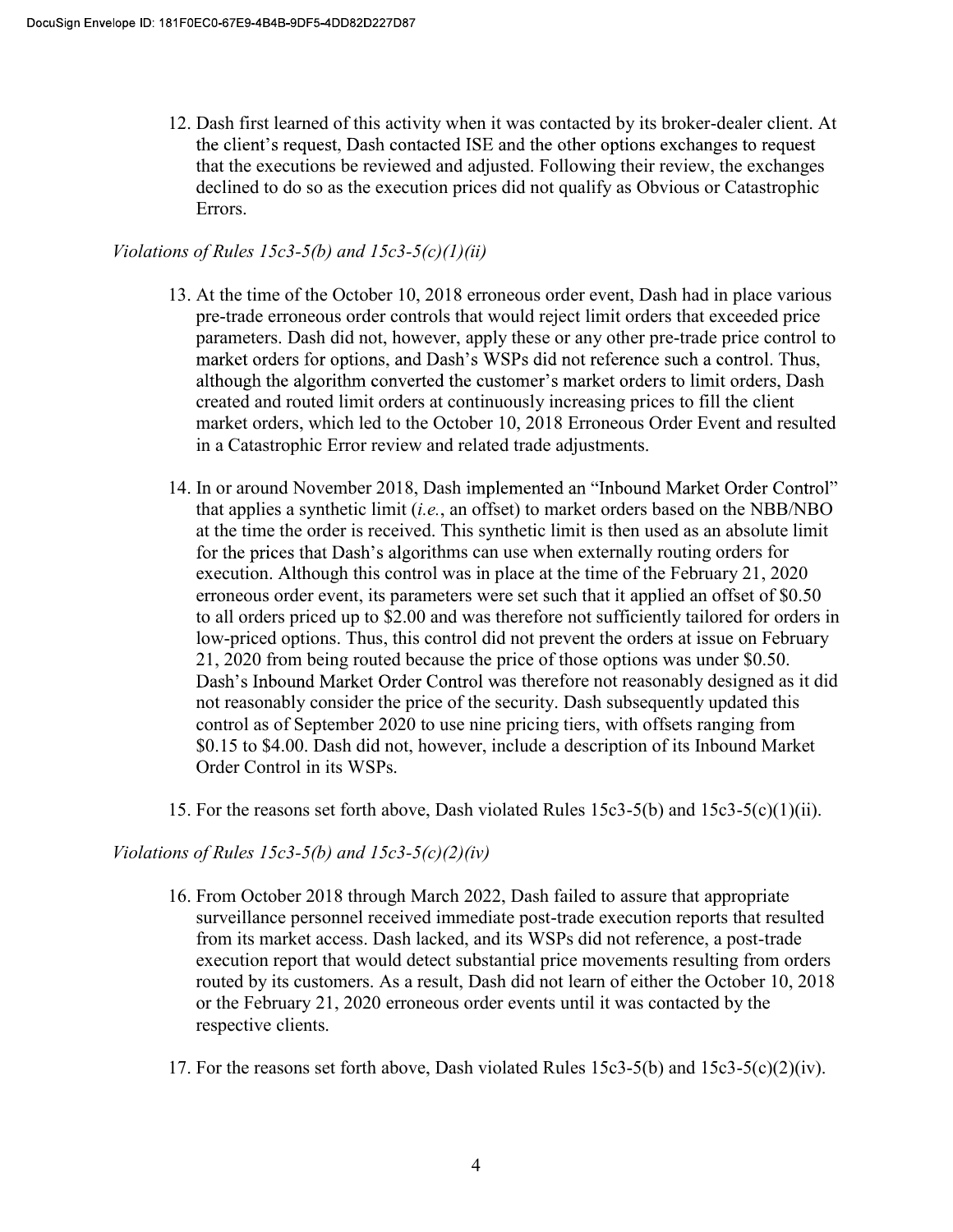#### Supervisory Violations

- 18. ISE Rule 400, and subsequently Options 9, Section 1, provides that ISE members shall not engage in acts or practices inconsistent with just and equitable principles of trade.
- 19. ISE Rule 401, and subsequently Options 9, Section 2, provides that ISE members shall not engage in conduct in violation of the Exchange Act, the ISE By-Laws or rules, or the rules of the Clearing Corporation insofar as they relate to the reporting or clearance of any ISE transaction, or any written interpretation thereof. Every ISE member shall so supervise persons associated with the member as to assure compliance therewith.
- 20. From October 2018 through March 2022, Dash failed to establish and maintain a supervisory system, and failed to establish, maintain, and enforce WSPs reasonably designed to achieve compliance with applicable securities laws, regulations and exchange rules relating to its Rule 15c3-5 erroneous order controls for options market orders. Dash's WSPs did not reference its Inbound Market Order Control, or any other control designed to prevent the erroneously priced orders discussed above. Dash's WSPs also did not reference any post-trade surveillance report that would detect substantial price movements resulting from orders routed by its customers.
- 21. For the reasons set forth above, from October 2018 through June 5, 2019, Dash violated ISE Rules 400 and 401, and from June 6, 2019 through March 2022, Dash violated Options 9, Sections 1 and 2.
- B. The Firm also consents to the imposition of the following sanctions:
	- 1. Censure; and
	- 2. A total fine in the amount of  $$125,000$  ( $$10,890$  payable to ISE).<sup>4</sup>

 The Firm agrees to pay the monetary sanction(s) upon notice that this AWC has been accepted and that such payment(s) are due and payable. The Firm has submitted a Payment Information form showing the method by which it proposes to pay the fine imposed.

 The Firm specifically and voluntarily waives any right to claim that it is unable to pay, now or at any time hereafter, the monetary sanction(s) imposed in this matter.

The sanctions imposed herein shall be effective on a date set by FINRA staff.

The remainder of the fine shall be allocated to NYSE American, LLC, NYSE Arca, LLC, Nasdaq PHLX, LLC, Nasdaq Options Market, LLC, Nasdaq MRX, LLC, Nasdaq GEMX, LLC, Nasdaq BX, Inc., Miami International Securities Exchange, LLC, MIAX Emerald, LLC, MIAX Pearl, LLC, and BOX Exchange, LLC for similar violations.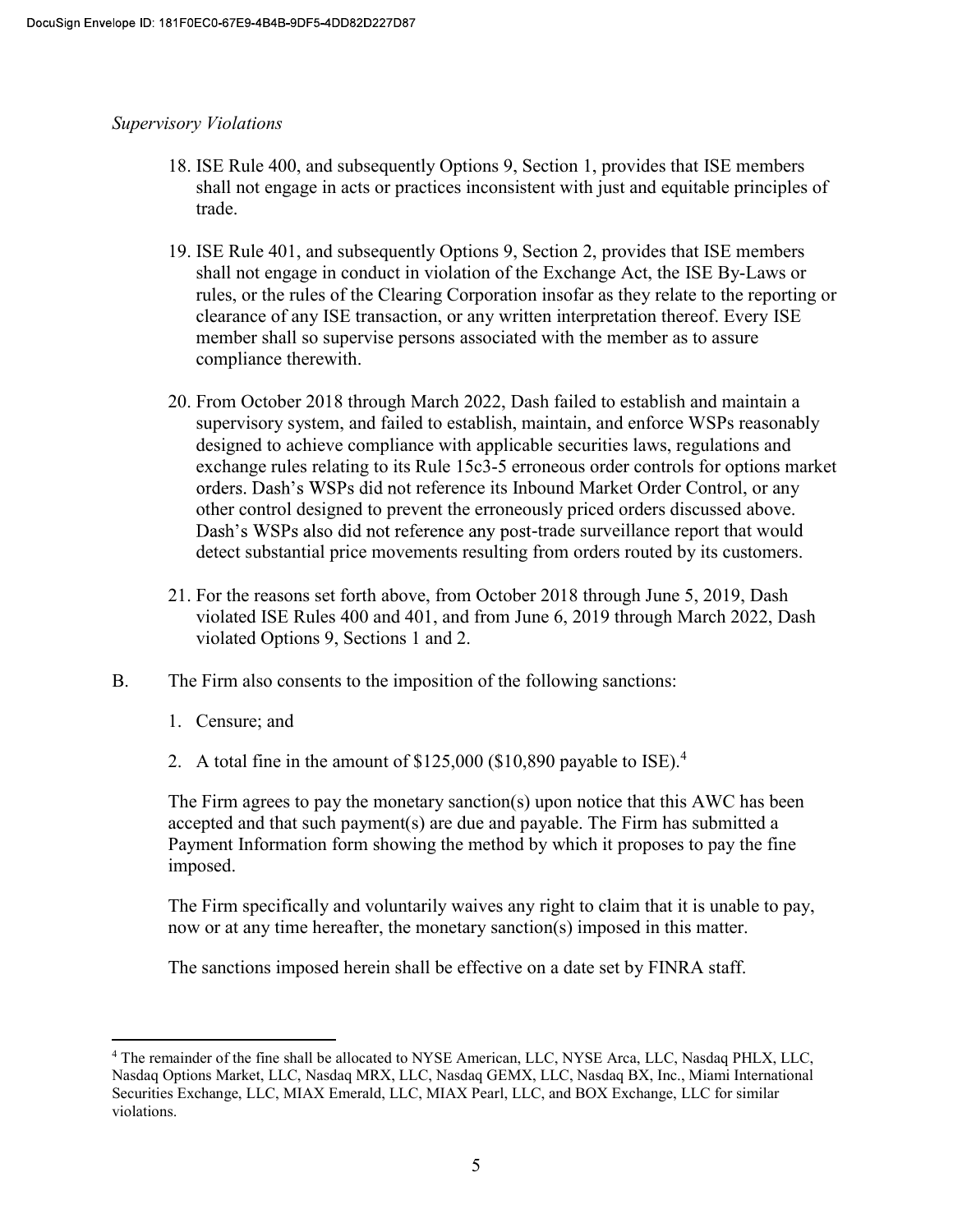#### II.

#### WAIVER OF PROCEDURAL RIGHTS

The Firm specifically and voluntarily waives the following rights granted under ISE's Code of Procedure:

- A. To have a Formal Complaint issued specifying the allegations against the Firm;
- B. To be notified of the Formal Complaint and have the opportunity to answer the allegations in writing;
- C. To defend against the allegations in a disciplinary hearing before a hearing panel, to have a written record of the hearing made and to have a written decision issued; and
- D. To appeal any such decision to the Exchange Review Council and then to the U.S. Securities and Exchange Commission and a U.S. Court of Appeals.

Further, the Firm specifically and voluntarily waives any right to claim bias or prejudgment of the Chief Regulatory Officer, the Exchange Review Council, or any member of the Exchange Review Council, in connection with such person's or body's participation in discussions regarding the terms and conditions of this AWC, or other consideration of this AWC, including acceptance or rejection of this AWC.

The Firm further specifically and voluntarily waives any right to claim that a person violated the ex parte prohibitions of Rule 9143 or the separation of functions prohibitions of Rule 9144, in connection with such person's or body's participation in discussions regarding the terms and conditions of this AWC, or other consideration of this AWC, including its acceptance or rejection.

### III.

### OTHER MATTERS

The Firm understands that:

- A. Submission of this AWC is voluntary and will not resolve this matter unless and until it has been reviewed and accepted by FINRA's Department of Enforcement and the Exchange Review Council, the Review Subcommittee, or the Office of Disciplinary Affairs ("ODA"), pursuant to ISE Rule 9216;
- B. If this AWC is not accepted, its submission will not be used as evidence to prove any of the allegations against the Firm; and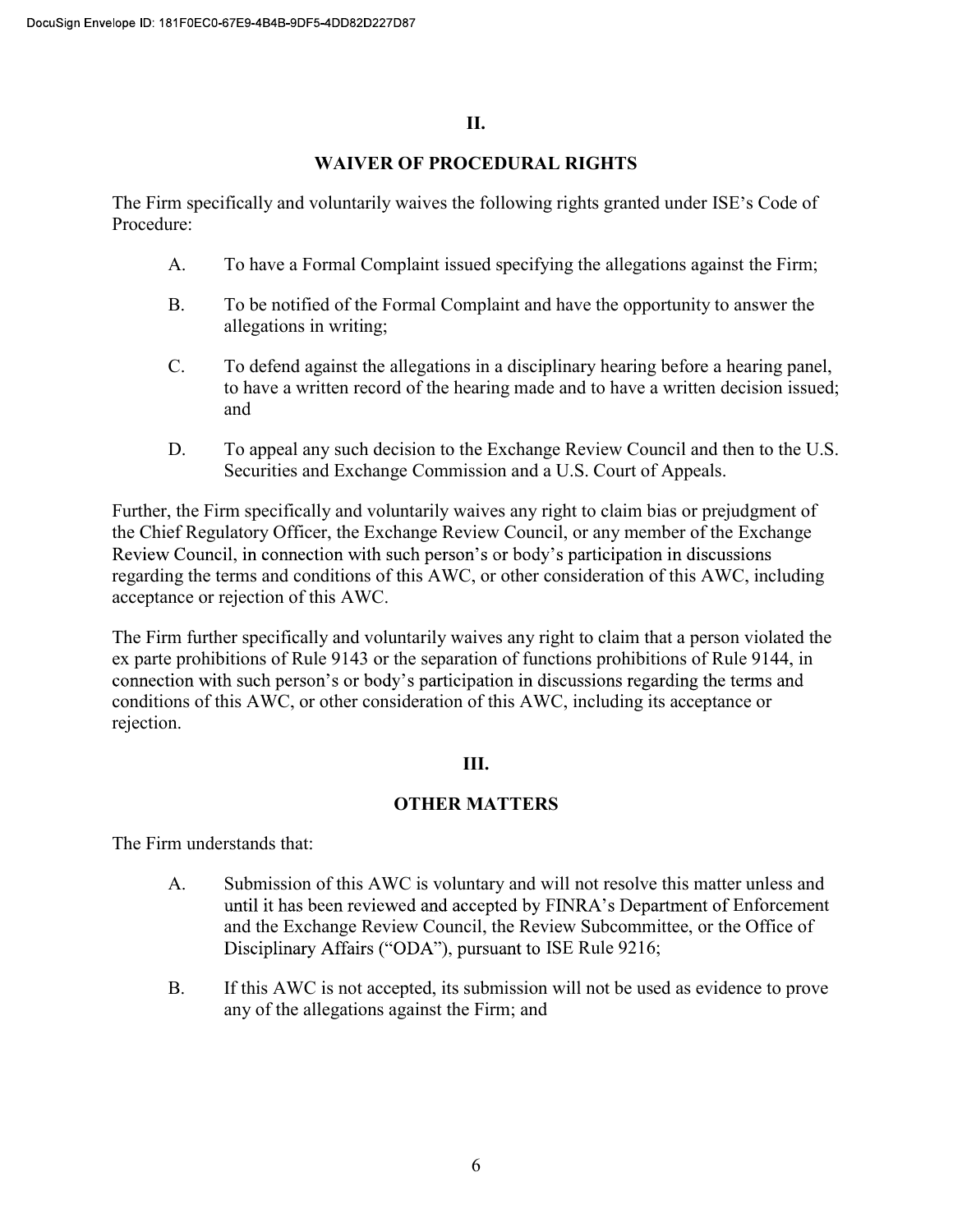- C. If accepted:
	- 1. This AWC will become part of the Firm permanent disciplinary record and may be considered in any future actions brought by ISE or any other regulator against the Firm;
	- 2. ISE may release this AWC or make a public announcement concerning this agreement and the subject matter thereof in accordance with ISE Rule 8310 and IM-8310-3;<sup>5</sup> and
	- 3. The Firm may not take any action or make or permit to be made any public statement, including in regulatory filings or otherwise, denying, directly or indirectly, any finding in this AWC or create the impression that the AWC is without factual basis. The Firm may not take any position in any proceeding brought by or on behalf of ISE, or to which ISE is a party, that is inconsistent with any part of this AWC. Nothing in this provision affects the Firm's right to take legal or factual positions in litigation or other legal proceedings in which ISE is not a party.
- D. The Firm may attach a Corrective Action Statement to this AWC that is a statement of demonstrable corrective steps taken to prevent future misconduct. The Firm understands that it may not deny the charges or make any statement that is inconsistent with the AWC in this Statement. This Statement does not constitute factual or legal findings by ISE, nor does it reflect the views of the Exchange or its staff.

**SECT**<br><sup>5</sup> Series 8000 of Nasdaq Rules are incorporated by reference into the Nasdaq ISE Rules Chapter 80 and are thus Nasdaq ISE Rules and thereby applicable to Nasdaq ISE Members, Associated Persons, and other persons subject to Nasdaq ISE's jurisdiction.